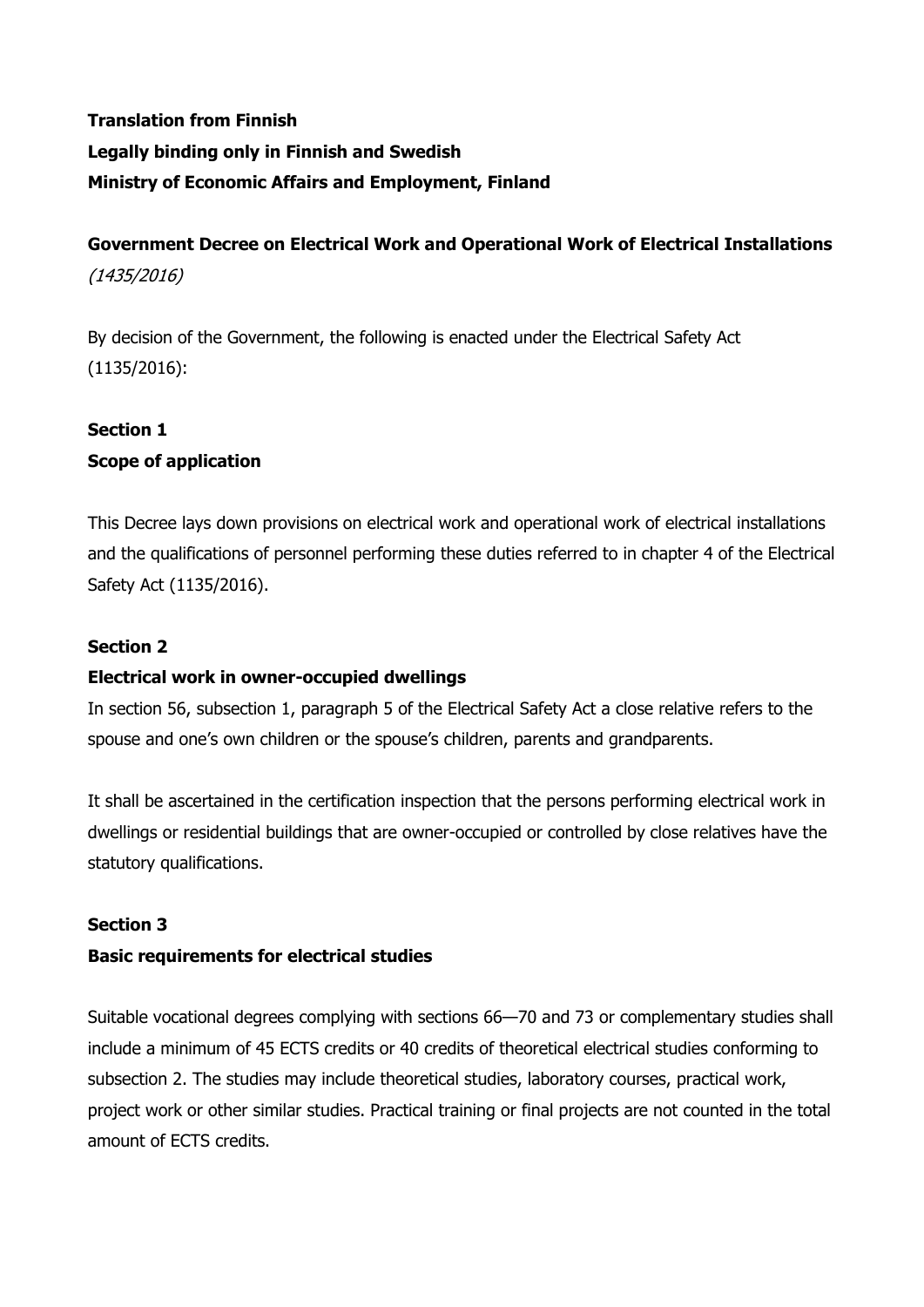The studies shall include the following subject matters with a minimum of 1.5 ECTS credits or one credit for each sector:

1) theoretical electrical engineering and electrical measurement engineering;

- 2) electrical safety regulations and standards;
- 3) electrical work safety;
- 4) electrical networks of buildings and their current-using devices;
- 5) electrical safety inspections.

Competence-based degrees shall comply with competence requirements referred to in subsection 1.

#### **Section 4**

## **Supplementary and limited requirements for electrical studies**

Studies required by the electrical qualification 1 referred to in section 66 of the Electrical Safety Act and by limited electrical qualification 1 referred to in section 67 shall include, in addition to what is laid down in section 3, studies on transfer and distribution networks and high voltage technology.

Studies required for electrical qualification 2 referred to in section 68 of the Electrical Safety Act shall include, in addition to what is laid down in section 3, studies on transfer and distribution networks.

In derogation from what is laid down in section 3, a sufficient length for studies laid down in section 70, subsection 1 and section 73, subsection 4 of the Electrical Safety Act is 25 ECTS credits or 20 credits of electrical studies.

#### **Section 5**

**Basic requirements for work experience in electrical work**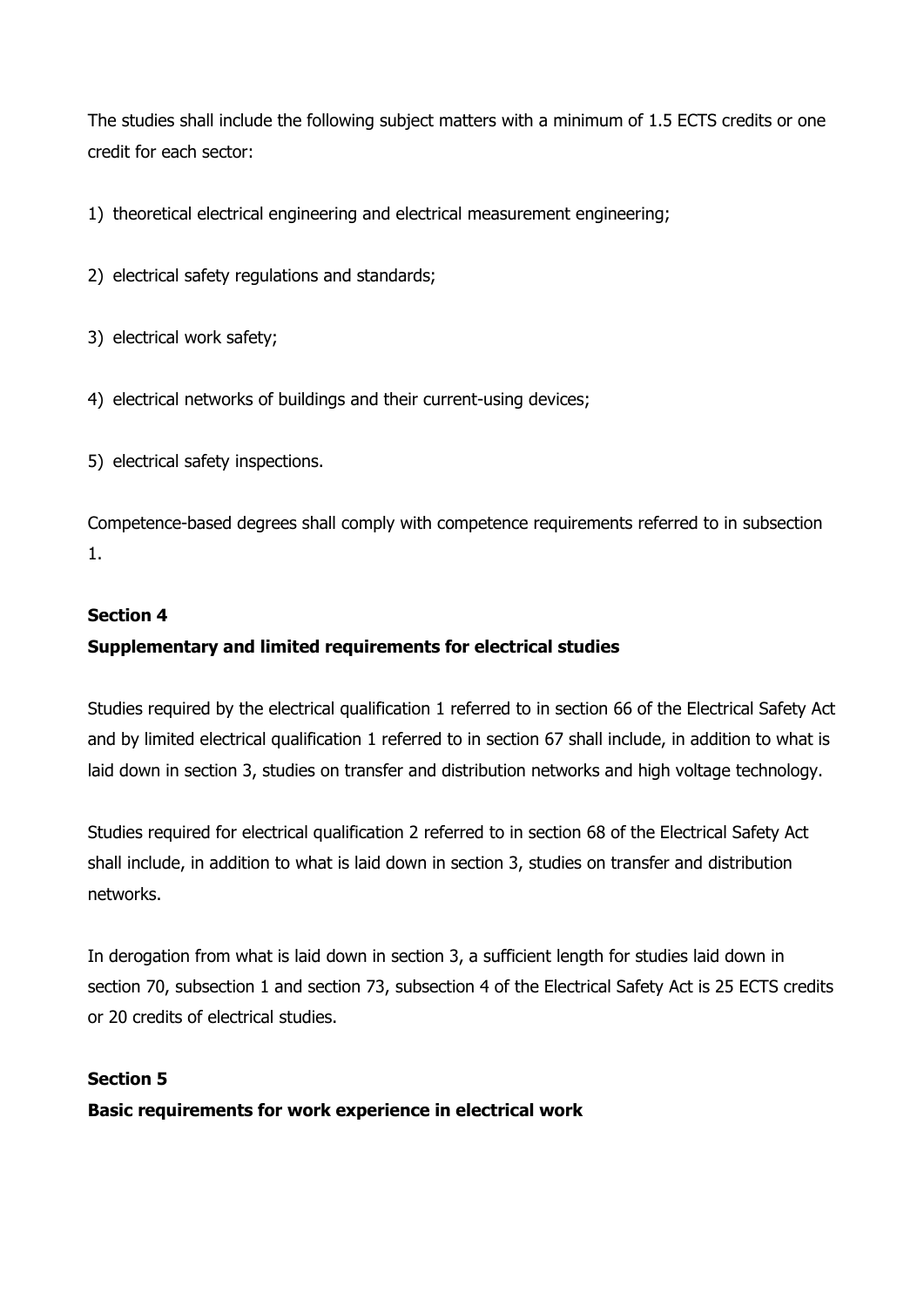To obtain a certificate for electrical qualification 1 referred to in section 66 of the Electrical Safety Act the applicant shall have a minimum of one year of work experience in high voltage installations. The work experience shall also include extensive work experience of a minimum of one year of planning, construction, inspection, use or supervision of installation tasks of electrical installations in real-estate sites or similar sites.

To obtain a certificate for electrical qualification 1 referred to in section 67 of the Electrical Safety Act the applicant shall have a minimum of two years of work experience in high voltage installations. The work experience shall also include extensive work experience of a minimum of four years of planning, construction, inspection, use or supervision of installation tasks of electrical installations in real-estate sites or similar sites.

To obtain a certificate for electrical qualification 2 referred to in section 68 of the Electrical Safety Act at least half of the required work experience shall consist of sufficiently extensive planning, construction, inspection or supervision of installation tasks of electrical installations in real-estate sites or similar sites.

#### **Section 6**

#### **Taking into account work experience gained before completing mandatory studies**

Work experience gained before completing mandatory studies referred to in section 70 of the Electrical Safety Act can be taken into account as follows:

1) half of the work experience can be taken into account when granting a certificate for electrical qualification 1 when the work experience has been obtained after completing a vocational electrical degree with a duration of a minimum of two years and the work experience is to a sufficient extent suitable for planning, construction, inspection, use or supervision of installation tasks of electrical installations in real estate or similar sites;

2) half of the work experience can be taken into account when granting a certificate for electrical qualification 2, when the work experience provides sufficiently extensive experience on electrical installation work in real estate.

#### **Section 7**

#### **Essential safety requirements for electrical work safety**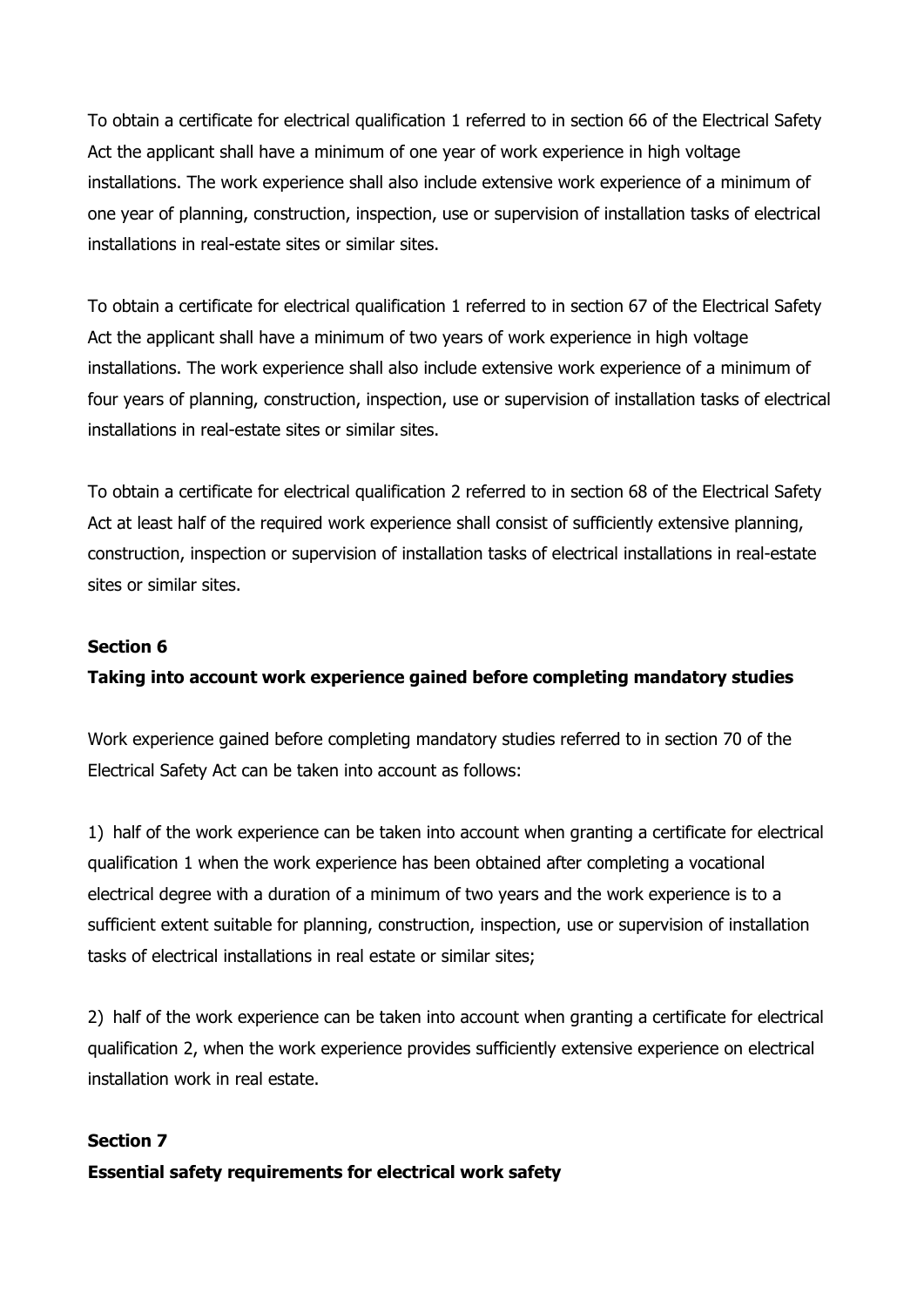Workers shall observe the essential safety requirements enacted in the annex to this Decree when performing work referred to in section 82 of the Electrical Safety Act.

#### **Section 8**

#### **Derogating from standards**

When derogating from standards in line with section 85 of the Electrical Safety Act, the report on the matter shall include:

- 1) solutions selected to fulfil safety requirements;
- 2) a description on how the solutions comply with safety requirements;
- 3) identification and signature of the party drawing up the report.

## **Section 9 Entry into force**

This Decree enters into force on 1 January 2017.

Annex

#### ESSENTIAL SAFETY REQUIREMENTS IN PERFORMING ELECTRICAL WORK

**Section 1** General requirements

All work shall be performed with care and professionally without endangering anyone's life and health.

The work shall be performed using established and secure working methods. If the work is performed with an exceptional or new working method, any risk factors involved in the method shall be assessed with particular care and taken into account.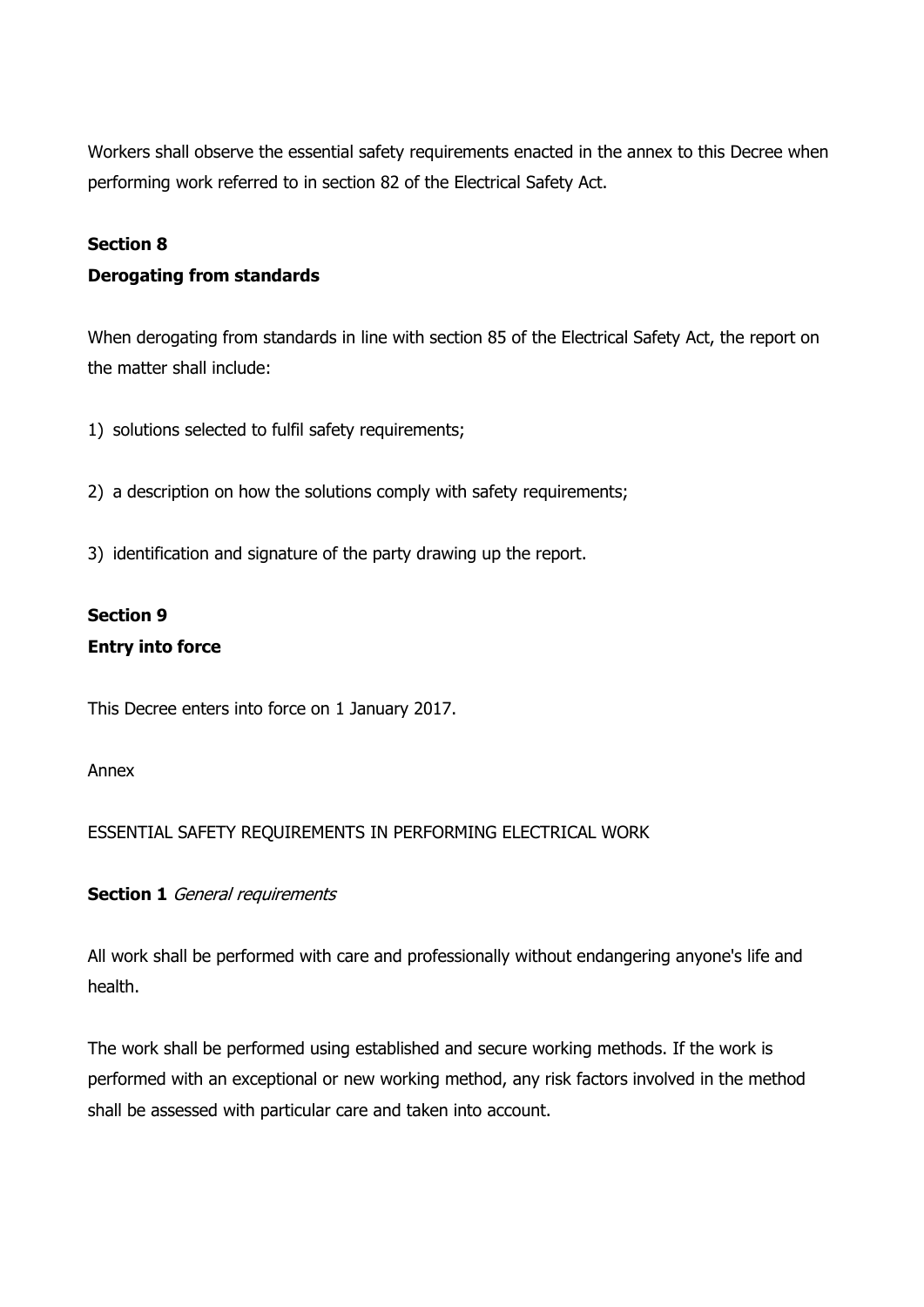Workers shall take into account procedures, prevailing working conditions and structural properties of electrical installations in Finland.

## **Section 2** Safety supervisor of electrical work

The electrical work supervisor shall ensure that an electrically skilled person is appointed as a safety supervisor for each electrical work site as stipulated in section 73 of the Electrical Safety Act. Safety supervisors of electrical work may participate in the work or perform all work themselves.

If an electrical work supervisor is not required for electrical work, electricians shall supervise electrical safety themselves while performing the work.

## **Section 3** Instructions and advice

For the purpose of electrical work and operational work of electrical installations, written instructions on working methods and work tasks shall be drawn up, if necessary, to complement requirements enacted in this annex.

Training and advice shall be provided for workers so that competence always matches work requirements.

#### **Section 4** Tools and equipment

Safe tools and equipment that are intended for the purpose or otherwise suitable shall be used for electrical work, operational work and work close to electrical installations that may cause an electric shock or arc. The safety of the tools and equipment shall be ensured, as required, both before and during work.

## **Section 5** Electrical work on de-energized electrical installations

When performing electrical work it shall be ensured that the electrical installation does not have a dangerous voltage. The aim is considered to be realised if the following measures are committed after identifying the work site before electrical work is started: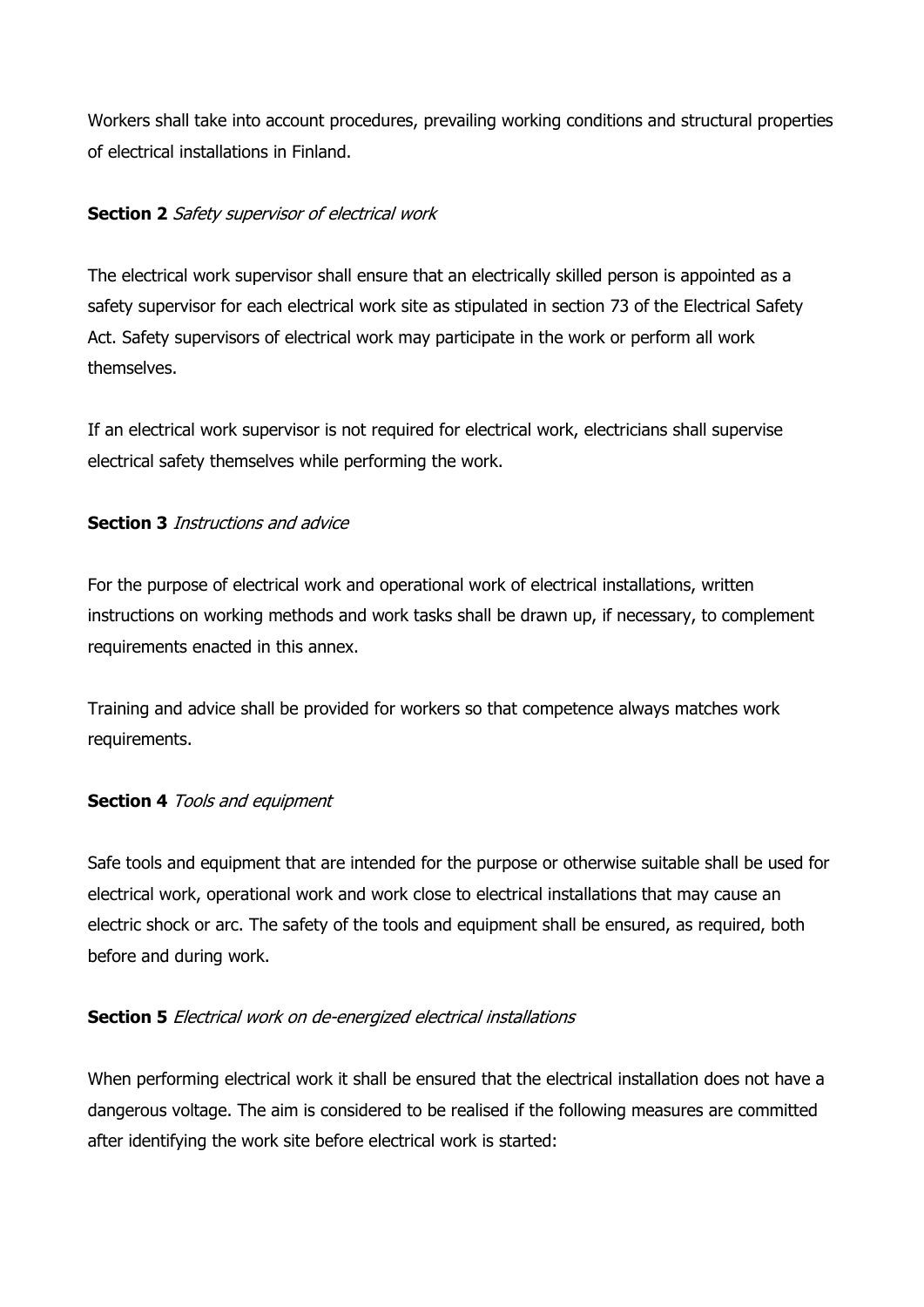1) the work site is isolated from the operating voltage from each power flow direction;

2) switching on power to the work site is prevented in a reliable manner while work is going on;

3) the fact that there is no voltage is ascertained in a reliable manner;

4) the work site is temporarily earthed with appropriate equipment when power might likely be supplied to the site via other than normal power sources or if the rated voltage of the electrical installation exceeds 1000 volts or if work is performed on an overhead line or high voltage switch gear;

5) live parts of electrical installations near the work site are isolated in a reliable manner from the area where work is performed.

Power may be switched on to the electrical installation where work is being performed on only after all work has been completed, temporary grounding devices have been removed and after it is certain that it is safe to switch power back on.

#### **Section 6** Electrical work on live electrical installations

Notwithstanding the provisions of section 4, electrical work may be performed on live electrical installations (live-line working), if isolating the electrical installation in order to de-energize it causes significant nuisance and if the work is performed with special working methods so that there is no danger of electric shock or electric arc.

The following provisions referred to in subsection 1 on electrical work shall be observed:

1) the work is performed by electrically skilled persons who have special training and are familiar with the working method;

2) sufficient written instructions are available for the work;

3) the work shall be performed using secure tools and equipment made for the purpose;